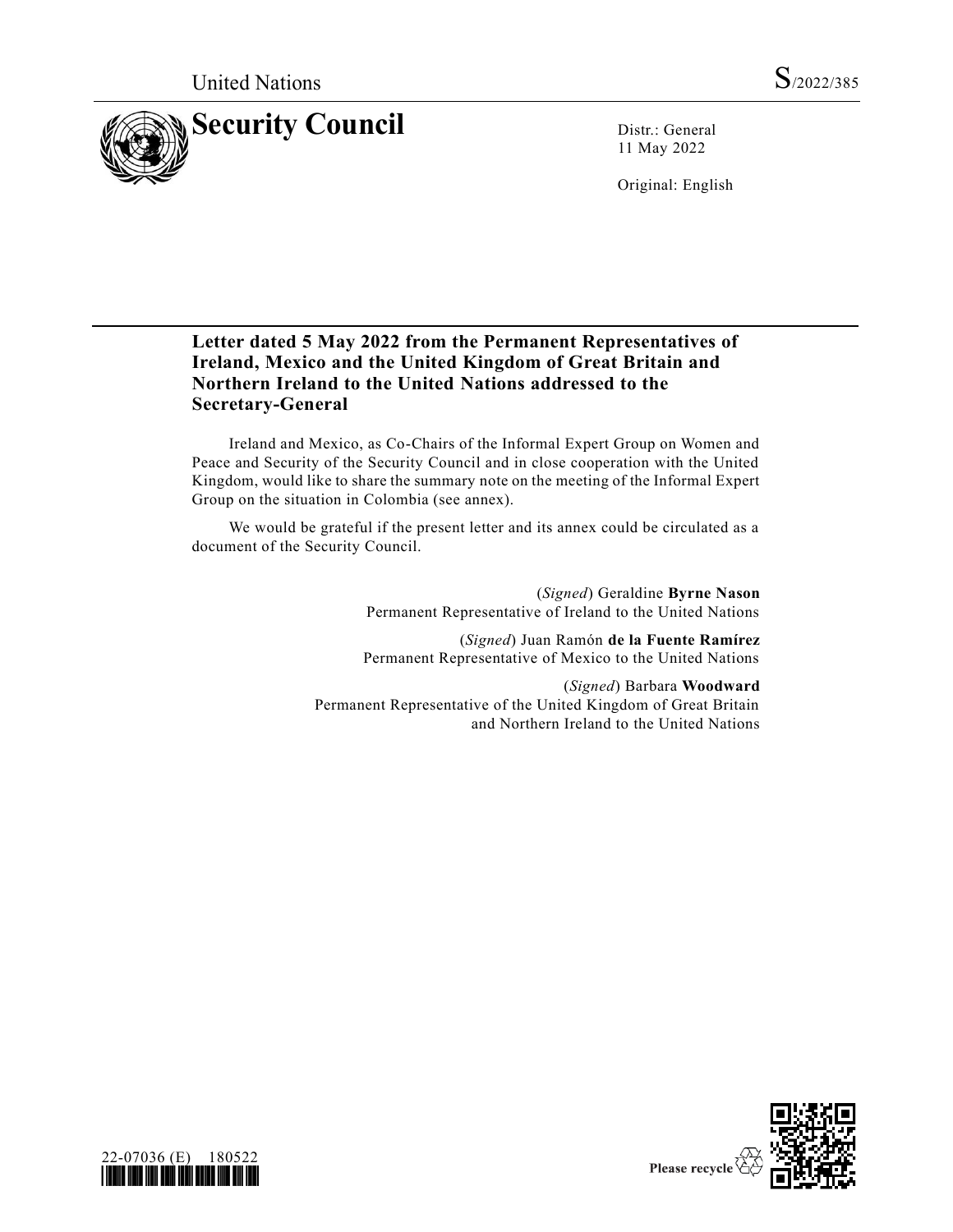**Annex to the letter dated 5 May 2022 from the Permanent Representatives of Ireland, Mexico and the United Kingdom of Great Britain and Northern Ireland to the United Nations addressed to the Secretary-General**

## **Informal Expert Group on Women and Peace and Security of the Security Council**

### **Summary of the meeting on Colombia held on 8 April 2022**

On 8 April 2022, the Informal Expert Group on Women and Peace and Security held a meeting on the situation in Colombia. The group was briefed by the Special Representative of the Secretary-General for Colombia, accompanied by the Resident Coordinator and representatives of the United Nations Entity for Gender Equality and the Empowerment of Women (UN-Women) and the Office of the United Nations High Commissioner for Human Rights. The meeting concluded with an overview of key recommendations provided by UN-Women and additional observations shared by the Office of the Special Representative of the Secretary-General on Sexual Violence in Conflict.

### **Questions from Council members**

Members of the Security Council asked for an assessment of the implementation of the gender provisions of the peace agreement, more than five years after its adoption, and what elements should be built on by a new Government, expected to take office in August. They asked how Council members could support the Government and the United Nations in ensuring that indigenous and Afro-Colombian women were better protected, that the development of a national action plan on women and peace and security fully involve civil society, that conflict-related sexual violence be adequately reflected in the proceedings of the Special Jurisdiction for Peace and that women participate meaningfully in the dissemination of and followup to the final report of the Truth Commission, expected in June. Council members also inquired about the functioning of the Special Forum on Gender and about recent trends of gender-based political violence in the context of the parliamentary elections in March and the upcoming presidential election in May.

#### **Main points raised in the meeting**

- More than five years after its adoption, the peace agreement in Colombia remains an inspiration for the world, including with regard to its treatment of gender equality issues.
- The Government tracks the implementation of the gender provisions of the peace agreement against 51 indicators. According to its assessment, 13 have been fully implemented, and 17 have shown significant progress. Analysis by the Kroc Institute for International Peace Studies shows that the gender provisions of the peace agreement are being implemented at a slower pace than the rest of the provisions. This is especially acute in areas such as security guarantees, rural reform and political participation, which register at the lowest level of implementation. The United Nations considers that implementation of the gender provisions is key to accelerating the implementation of the peace agreement as a whole.
- Nearly 70 per cent of the more than 3,000 women ex-combatants are involved in individual or collective productive projects. However, the National Reintegration Council, which has identified 18 gender-related actions for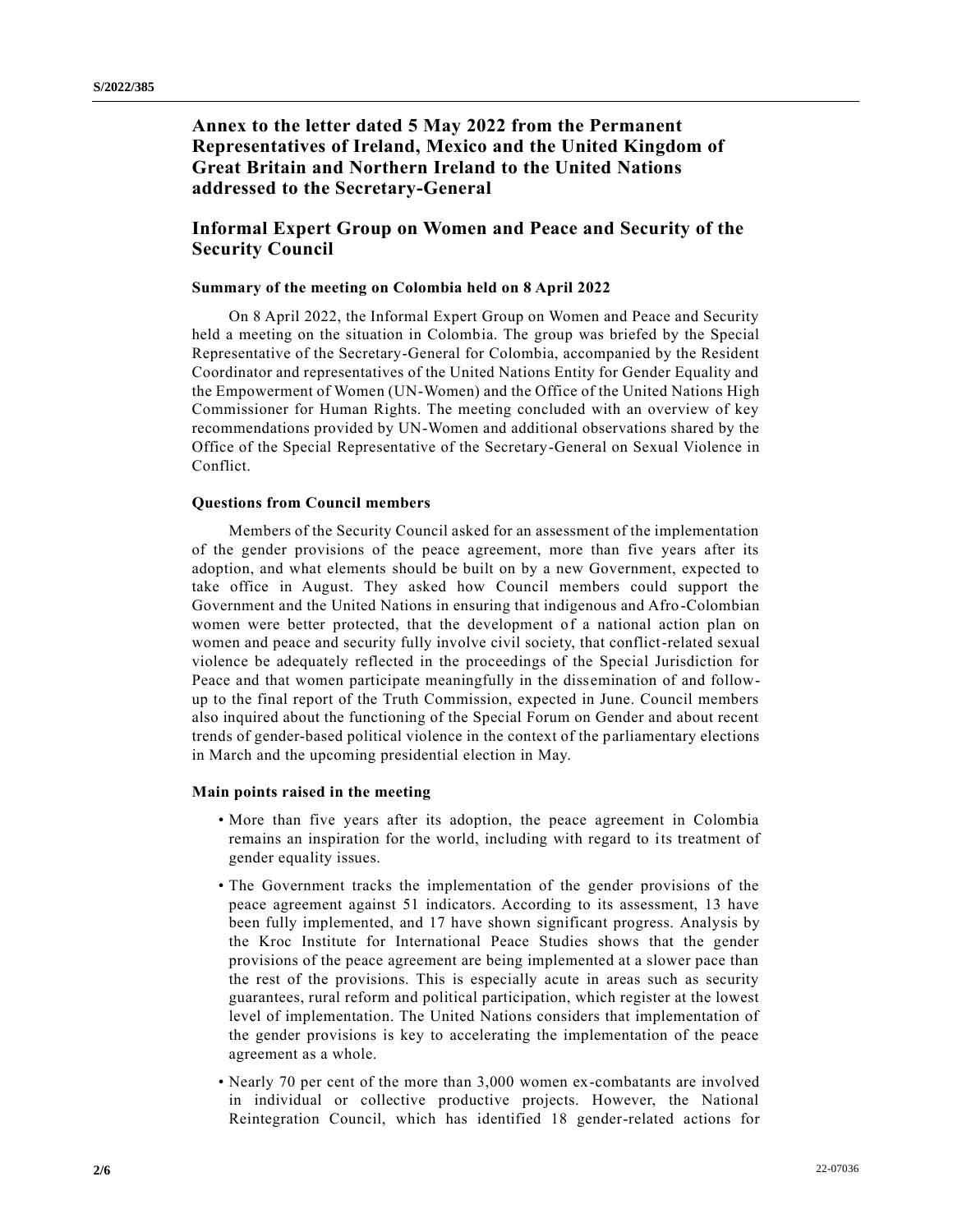implementation, can do much more to empower its technical working group on gender and make progress on the 18 actions, especially with regard to resource allocation and the inclusion of women in decision-making.

- Progress has been made in the implementation of the Comprehensive Programme of Safeguards for Women Leaders and Human Rights Defenders, including the establishment of local committees in several regions, but the committees need to be supported, strengthened and expanded. UN-Women collaborates with the Embassy of Norway and the Office of the Ombudsman to support the protection of women leaders in Nariño, Cauca, Chocó and Antioquia. There is also a need for greater ownership on the part of national and local authorities, as well as gender expertise and resources in the National Protection Unit.
- In recent parliamentary elections, the number of women candidates increased to more than 40 per cent, and the number of elected women increased to nearly 30 per cent, a record for Colombia. However, in the 16 districts for peace, the new seats allocated to the regions most affected by the conflict, only three seats were won by women. Women candidates were affected by security risks, genderbased discrimination and political violence, and unequal access to resources. Comprehensive political reform addressing violence against women in politics and both vertical and horizontal parity are still needed.
- However, renewed violence, including in the form of killings, displacement, extortion, sexual violence and child recruitment by non-State armed groups and criminal organizations in regions such as Arauca, Chocó and Putumayo, is affecting in particular Afro-Colombian and indigenous communities and female-headed households. Women leaders continue to call for a cessation of hostilities and the demilitarization of their communities.
- In 2021, the United Nations verified the killing of 12 women social leaders, of which 7 were indigenous leaders, such as Sandra Peña in Cauca in April 2021 and Luz Marina Arteaga in Meta in January 2022. In addition, the United Nations has received 1,100 complaints of threats and attacks against human rights defenders and their organizations. In all, 29 per cent of them were women, and 26 per cent of them could amount to gender-based violence. In the past few weeks, in the electoral context, the armed group Águilas Negras has threatened several women leaders, including vice-presidential candidate Francia Márquez, and acted on its threats by killing one indigenous leader only a month ago. The United Nations participates in the committee that conducts risk assessments and recommends protection measures for women. That committee has reviewed the cases of more than 560 women human rights defenders and social leaders, 72 of them indigenous women and 57 of them Afro-Colombian women. However, Decree 1139, adopted in 2021 to regulate the central committee that works with the National Protection Unit, failed to recognize the functioning of the committee that focuses specifically on women leaders.
- The latest public policy on gender equality for women (2022–2030) includes a commitment to developing a national action plan on women and peace and security. Women's organizations insist that the development of the plan must be extensively consulted on with civil society.
- Since May 2021, the mandate of the United Nations Verification Mission in Colombia has been expanded to include the verification of the implementation of the restorative sentences administered by the Special Jurisdiction for Peace, and the Mission and the United Nations country team have been working together to integrate gender equality issues and the meaningful participation of women into this area of the mandate.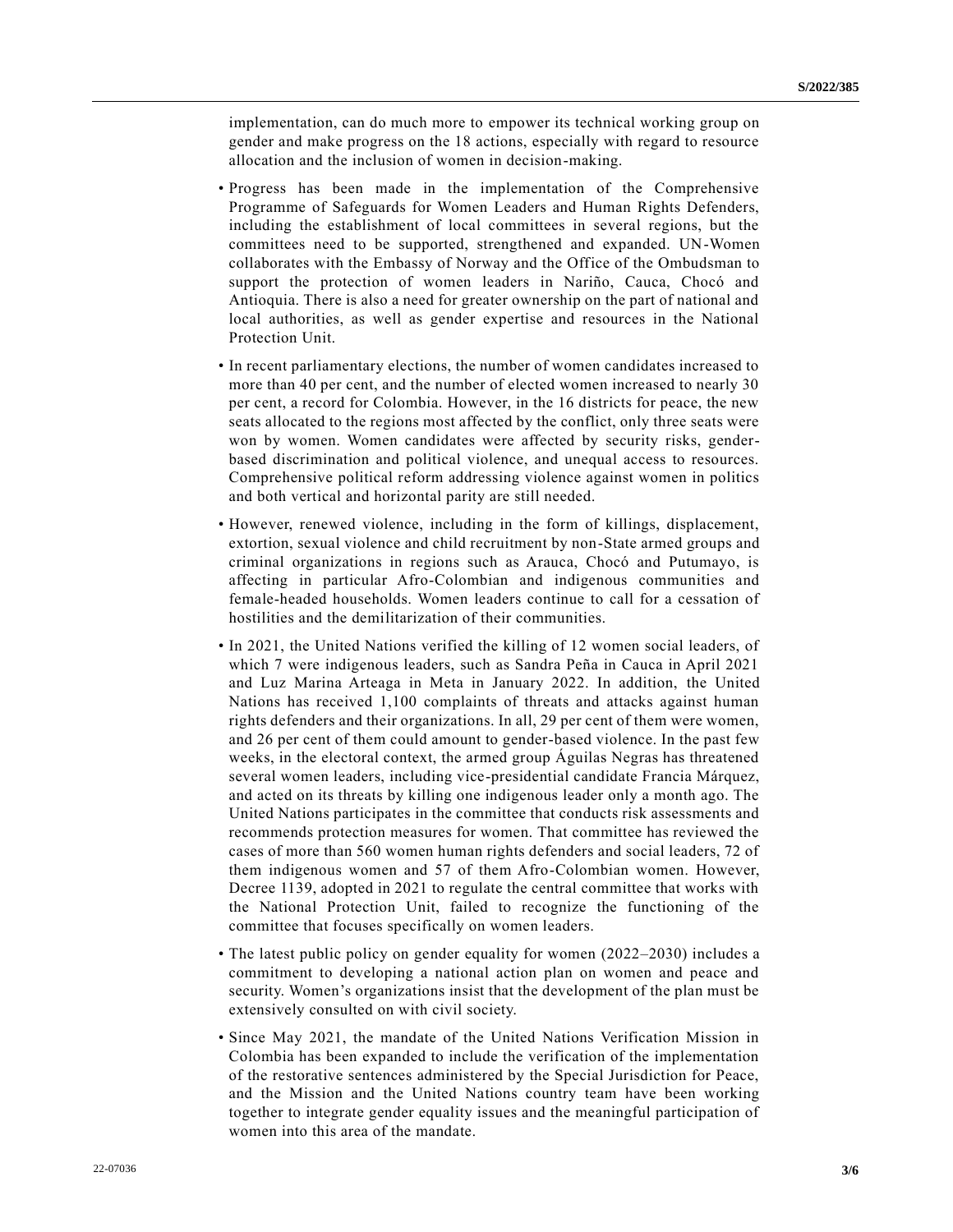- Women's organizations consider it imperative that the Special Jurisdiction for Peace open a macro case on conflict-related sexual violence as an autonomous crime, rather than only as an associated crime in the macro cases already under way, and the United Nations supports that request.
- The final report of the Truth Commission, due in June, will include a specific chapter documenting the atrocities committed against women during the conflict. Many of the victims who have testified to the Commission are being revictimized in new waves of violence. The final report will include recommendations on avoiding a repetition of the cycles of violence, including a commitment to rural reform and greater opportunity for regions that have historically been abandoned by the State.
- Colombia has been included in the annual report of the Secretary-General on conflict-related sexual violence since 2012, and it is noted in the latest such report that the violence continues to be used as a driver of displacement and a tactic of territorial control. The report also documents sexual violence committed against women and girls during their association with armed groups, patterns of sexual slavery, and sexual violence against Venezuelan migrants. In 2021, the national Victims' Unit recorded 293 cases of conflict-related sexual violence, which represents a 20 per cent increase compared with 2020. Given chronic underreporting, high levels of stigma and prevailing impunity, the figures are considered only indicative. Out of 62 cases of conflict-related sexual violence referred to the Office of the Attorney General, the number of convictions for the crimes was at just over 17 per cent of total cases. Nearly two decades after the kidnapping and sexual abuse of Colombian journalist Jineth Bedoya, the Inter-American Court of Human Rights issued a landmark ruling in October 2021 finding the State responsible for a number of violations of her rights. Measures ordered by the Court included the investigation, prosecution and punishment of those responsible, as well as the implementation of a policy on the protection of journalists and the establishment of a centre dedicated to the memory of women victims of conflict, in particular female journalists.
- Participants praised the level of collaboration between the Mission and the United Nations country team on gender equality issues in the context of the implementation of the peace agreement. In all, 80 per cent of the agencies of the United Nations country team support the implementation of the gender provisions of the peace agreement, which cover a broad spectrum of issues. One of the sources of funding for the work is the United Nations multi-partner trust fund for sustaining peace in Colombia, which has dedicated close to \$38 million, or 42 per cent of total funding, to the gender dimension of United Nations work on peace. The Mission has reached gender parity in its overall composition, although it is at only 43 per cent with regard to international, fixedterm staff, and the percentage of women varies among different categories of staff and is below parity for international observers and senior leadership positions.
- Participants reaffirmed the importance of having Colombian women, especially those from indigenous and Afro-Colombian communities, speak directly to the Security Council and bring visibility to their current realities in the territories most affected by the conflict, as well as to repeated cycles of violence and neglect. It is imperative that they be able to do so without any intimidation, including from the Government.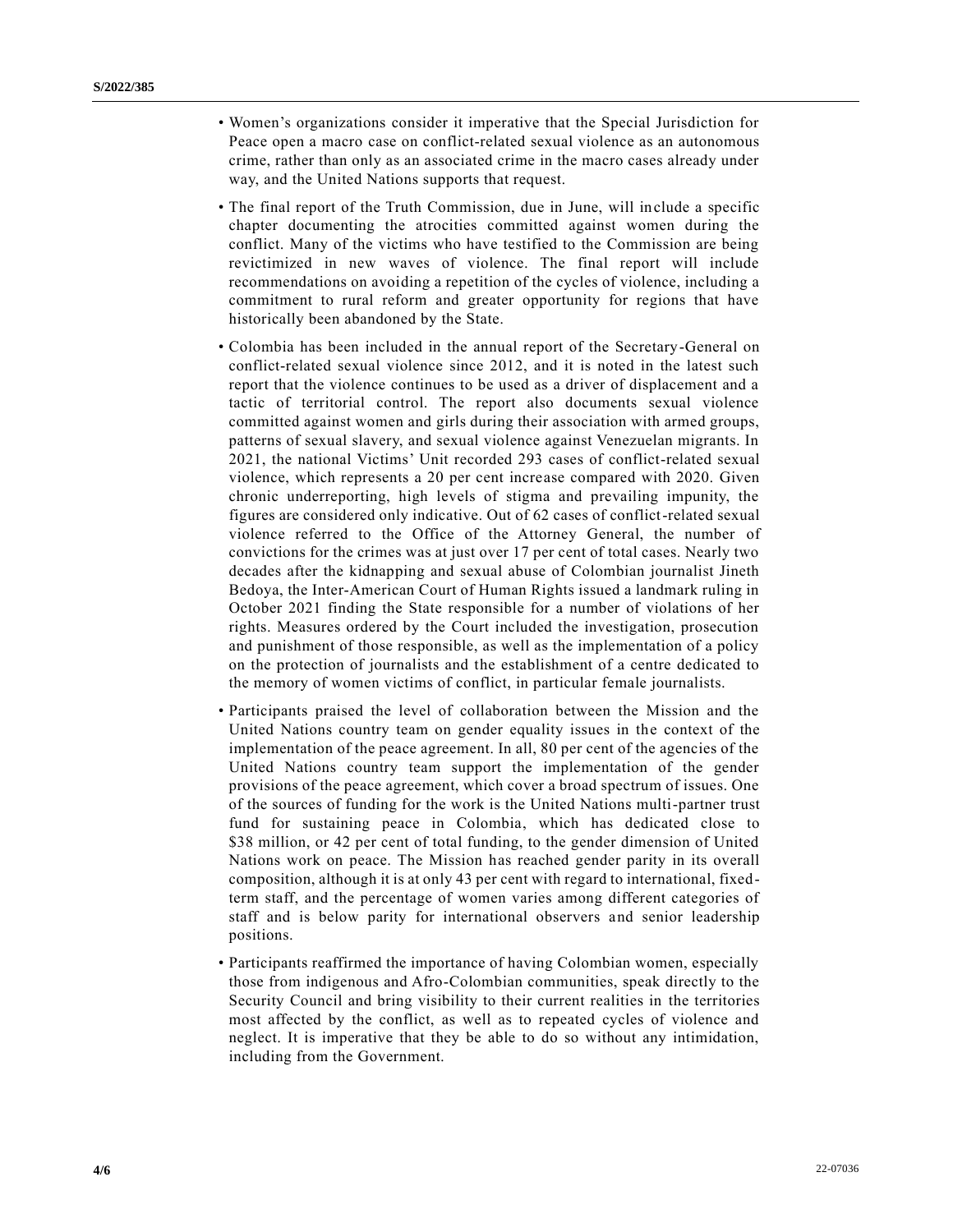### **Recommendations**

The following recommendations were made by UN-Women, as the secretariat of the Informal Expert Group:<sup>1</sup>

The Security Council, in resolutions or statements on Colombia, should consider the following language:

- Demands the full, equal and meaningful participation of women in the implementation of the peace agreement and negotiations with other armed actors in Colombia.
- Urges the Government of Colombia to provide adequate technical and financial support to accelerate the implementation of the gender provisions of the peace agreement.
- Calls for the implementation of the Comprehensive Programme of Safeguard s for Women Leaders and Human Rights Defenders and the action plan for the security of women former combatants under the reintegration policy.
- Requests the Mission to continue to integrate gender as a cross-cutting issue into its planning, operations and reporting, commends the Mission's efforts to achieve gender parity and engage systematically with women's organizations and notes the importance of supporting the deployment of gender expertise.

In addition, Security Council members and the Co-Chairs of the Informal Expert Group could:

- Encourage the Government to expedite the implementation of the genderrelevant provisions of the peace agreement, including by providing financial and operational support for the adequate functioning of the Special Forum on Gender.
- Support the Colombian State's commitment to developing a national action plan on women and peace and security, as stipulated in the latest public policy on gender equality for women (2022–2030), and encourage it to be developed in a consultative and participatory manner, in particular with the active and meaningful engagement of civil society.
- Advocate that the Government add a gender marker to its financial tracking of peace-related spending, as requested by women's organizations.
- Encourage Security Council members and other international partners to step up their support to the Government of Colombia and civil society for the implementation of rural development plans targeting gender issues in the territories most affected by the conflict, as well as for the stronger implementation of the peace agreement's gender provisions regarding political participation and illicit crop substitution.
- Expressly condemn every killing of women human rights defenders and social leaders, inquire about the status of the investigations of the murders of women human rights defenders, social leaders and former combatants, and advocate the adequate funding and resources to implement the Comprehensive Programme of Safeguards for Women Leaders and Human Rights Defenders, as well as

**\_\_\_\_\_\_\_\_\_\_\_\_\_\_\_\_\_\_**

<sup>&</sup>lt;sup>1</sup> The recommendations are suggestions from United Nations participants in the meeting, including the United Nations Entity for Gender Equality and the Empowerment of Women (UN-Women) and the Office of the Special Representative of the Secretary-General on Sexual Violence in Conflict, or from the background note prepared by UN-Women as the secretariat of the Informal Expert Group ahead of the meeting, rather than recommendations of the Informal Expert Group as a whole or Council members.